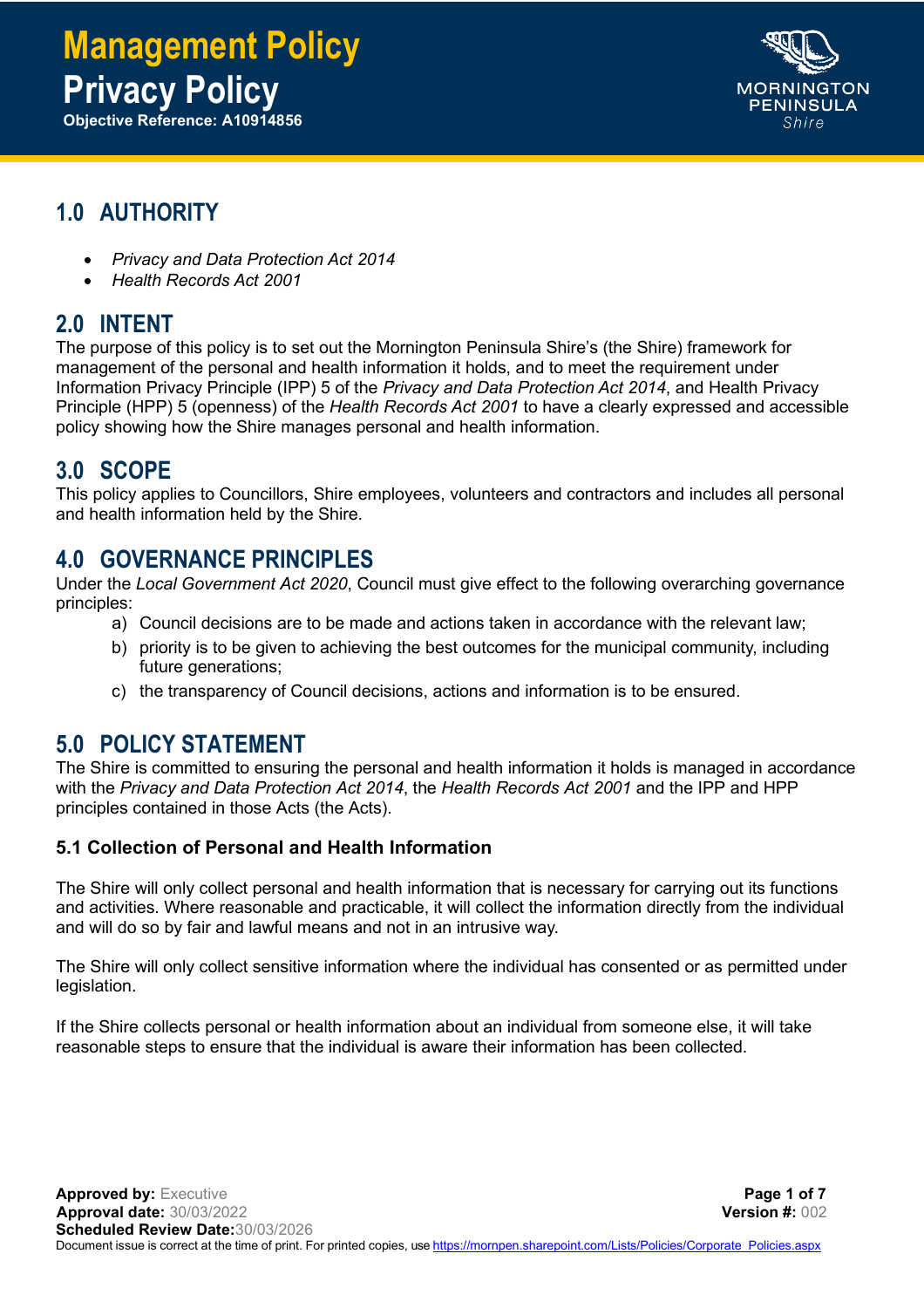

#### **Audio and Visual Recordings**

The Shire may take photographs, video or audio recordings both on Shire premises and in public places. These recordings may be used for Shire activities such as local law enforcement, publicity or recording and broadcasting of Council meetings and Shire events.

For recordings taken for publicity purposes, consent will be sought (if practicable) from individuals prior to taking the recordings. Where practicable, consent will be obtained in writing using a consent form. During public events or in public places, it may not be practicable to obtain individual consent forms. In such cases, the Shire may use other methods to inform individuals that recordings are been taken and how they will be used. This may include public signage, announcements and flyers. Such methods will inform individuals that they may be recorded and provide them the opportunity to inform Shire staff/photographers that they don't want their image or recordings of them used for such a purpose.

#### **Closed Circuit Television Cameras (CCTV)**

CCTV cameras are used at Shire buildings, including municipal offices, recreation centres and youth centres to increase security, reduce crime and promote community safety. Recordings made by these cameras are subject to the IPPs and HPPs and will only be viewed by authorised people and for the purposes stated above.

#### **Body Worn Cameras**

Body worn cameras are used by Shire Authorised Officers (AO) to assist in the deterrence, prevention and monitoring of incidents involving AO's interactions with members of the public, to improve safety in the workplace and to assist with investigations conducted by AO. AO may make recordings of members of the public using a body worn camera when:

- exercising an authorised legislated power and where the recording would assist in collecting evidence; and
	- any other occasion when the AO believes a recording is necessary:
		- $\circ$  that an offence is being committed, has been committed or is about to be committed, or
		- o that would provide transparency of a public interaction, or
		- o enforcement or non-compliance activity.

When making recordings, AO will inform members of the public at the earliest opportunity that they are being recorded unless it is not practicable or there is an occupational health and safety issue occurring.

The use of body worn cameras is in accordance with the *Surveillance Devices Act 1999 and* any recordings made using body worn cameras are managed in accordance with the *Privacy and Data Protection Act 2014.*

#### **Shire Websites, Online Forums and Social Media**

The Shire uses social networking services (e.g. Facebook, Twitter), online forums (e.g. Your Say) and other websites to connect with the community and residents. This includes responding to customer enquiries, promoting Shire assets and services, and community consultation and feedback.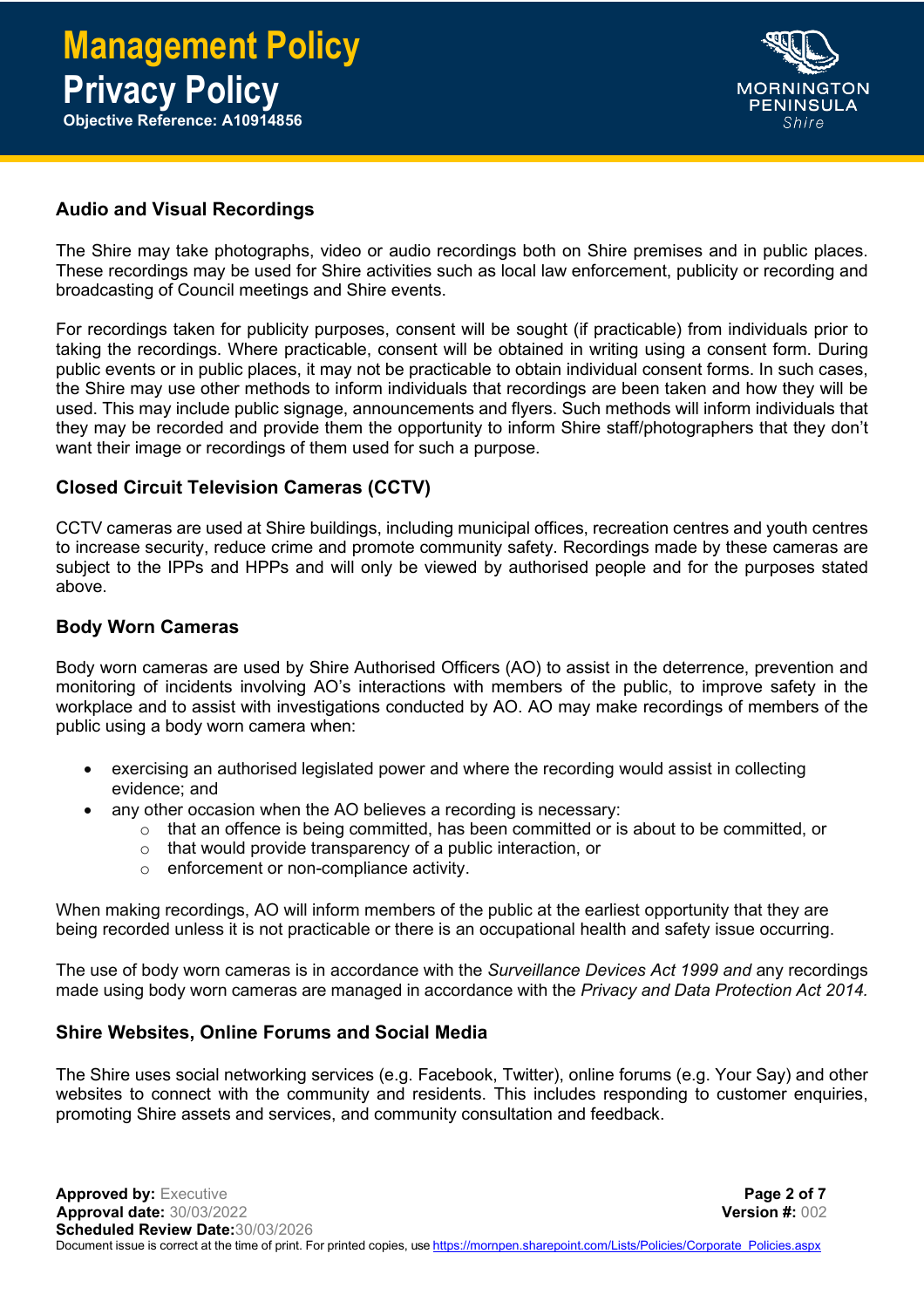

Any public social media and website commentary on Shire social media accounts, online forums and websites is accessible by the public. Any public commentary may also be used by the Shire in its publications in relation to community consultation, feedback and enquiries.

To protect individual's privacy and the privacy of others, personal or health information including phone numbers or email addresses are not to be included. Individuals are asked not to share personal or health information about others. Any personal or health information collected by the Shire will be handled in accordance with this policy and the Digital Communications Policy.

Third-party social media services and websites (e.g. Facebook, Twitter) also handle personal information for its own purposes. It is recommended individuals review their privacy policies to understand how personal information is managed.

#### **Collection Notices**

Whenever the Shire collects personal or health information, a collection notice will be provided outlining how it will use and handle the information. Collection notices may be provided in a number of ways, including verbally such as during phone calls, in writing on forms or the Shire's website, signage displayed at events where recording is taking place.

#### **5.2 Use and Disclosure of Personal Information**

The Shire will only use personal and health information for the purpose it was collected for, or for a related secondary purpose that could reasonably be expected.

The Shire will not disclose personal or health information unless:

- the Shire has obtained the consent of the individual:
- the Shire is required or authorised by law to do so:
- the information is necessary for the Shire or a law enforcement agency to perform its functions, duties and activities (including, but not limited to, the prevention, detection, investigation, prosecution or punishment of criminal offences);
- the disclosure is necessary for research, or the compilation or analysis of statistics in the public interest (in which case personal information will be de-identified); or
- the Shire believes that the disclosure is necessary to lessen or prevent a serious threat to the life, health, safety of a person, or to public health, safety or welfare

The information may be disclosed to:

- the Shire's contracted service providers who manage services provided by the Shire. Some examples include garbage collection, management of leisure centres, environmental health inspections and infrastructure maintenance. The Shire will also require these service providers to maintain the confidentiality of the information and comply with the IPPs and HPPs.
- Shire appointed committees for the purpose of achieving their objectives.
- an individual's authorised representatives, health service providers or legal advisers.
- the Shire's professional advisers, including accountants, auditors and lawyers.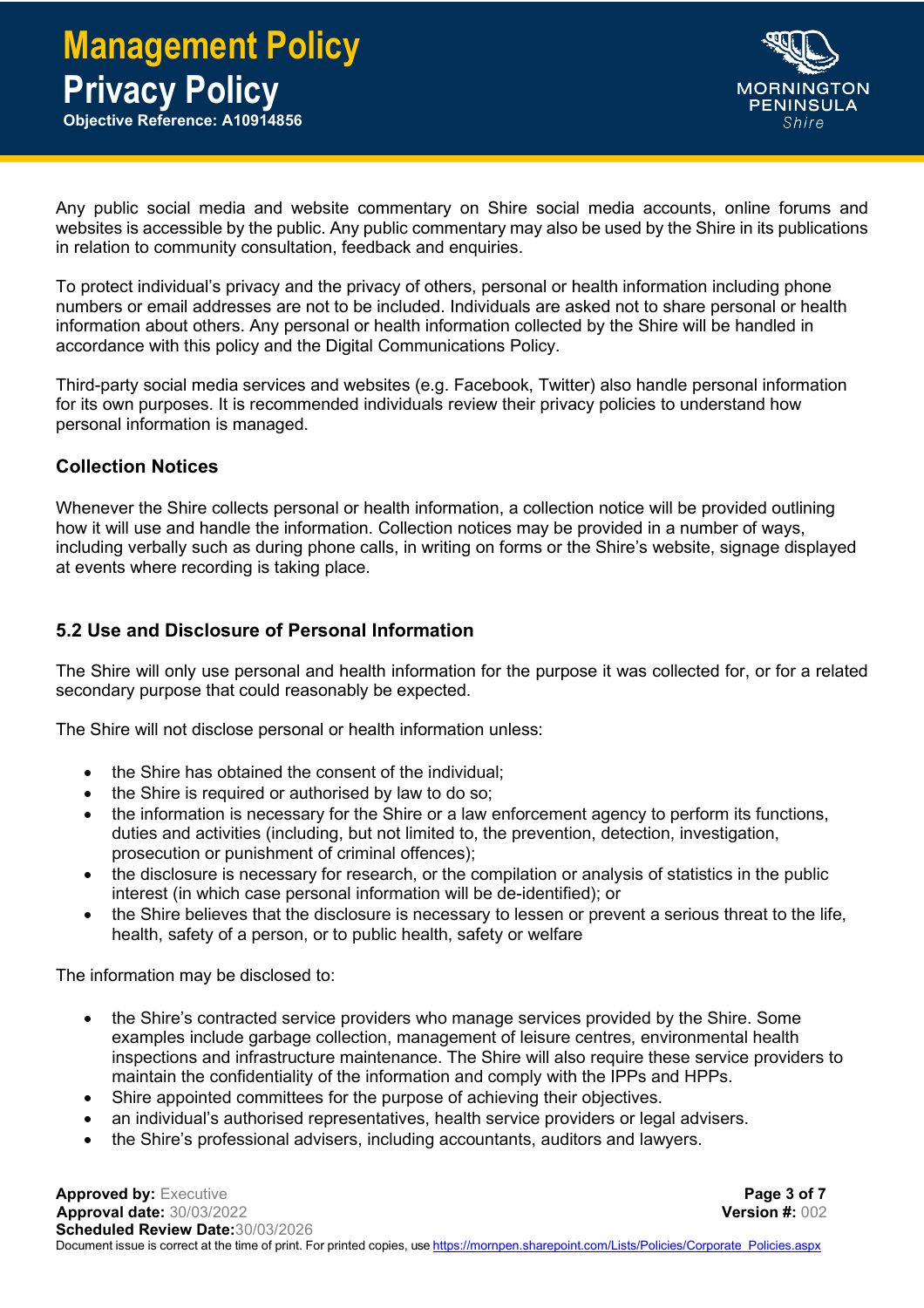

- organisations assisting the Shire to perform statistical analyses for improving the services being delivered to the community. However, where practicable and reasonable, steps will be taken to deidentify the information.
- government agencies and other organisations, with the specific consent of the individual, or where required or authorised by law, which may include emergency situations and assisting law enforcement agencies.
- an immediate family member of the individual, for compassionate reasons or if it is necessary to provide the appropriate care or health service to the individual, when permitted by law
- any recipient outside Victoria, only if they are governed by substantially similar information privacy principles, or when the individual has consented to the transfer or would be likely to give it, if it was practicable to obtain that consent.

Personal and health information will be disclosed by the Shire where required to do so by any other legislation. Where there is an inconsistency, all other legislation overrides the Acts to the extent of the inconsistency. Other obligations under the Acts will remain.

#### **5.3 Data Quality, Security and Retention**

The Shire will take all reasonable steps to ensure the personal and health information it collects, uses or discloses is accurate, complete and up-to date.

The Shire will maintain secure systems for storing personal and health information. Technological and operational policies and procedures will be implemented to protect information from misuse and loss and from unauthorised modification or disclosure.

The Shire will dispose of personal and health information where it is no longer necessary to fulfil the purposes for which the information was collected or as required by law.

The Shire will process and handle payment card data in accordance with the Payment Card Industry Data Security Standards and will not store payment card details once processed and not transmit payment card details via email.

#### **5.4 Accessing, Updating and Deleting Personal and Health Information**

Individuals can request to access or update their personal or health information by contacting the Shire's Freedom of Information Officer via email [foi@mornpen.vic.gov.au](mailto:foi@mornpen.vic.gov.au) or phone 5950 1355.

Individuals can request their personal and health information held by the Shire be deleted by contacting the Shire's Privacy Officer via email [privacy@mornpen.vic.gov.au.](mailto:privacy@mornpen.vic.gov.au) Requests for deletion of personal and health information will be met by the Shire unless it is legally permitted to refuse to do so, in which case details of the refusal will be provided to the individual in writing.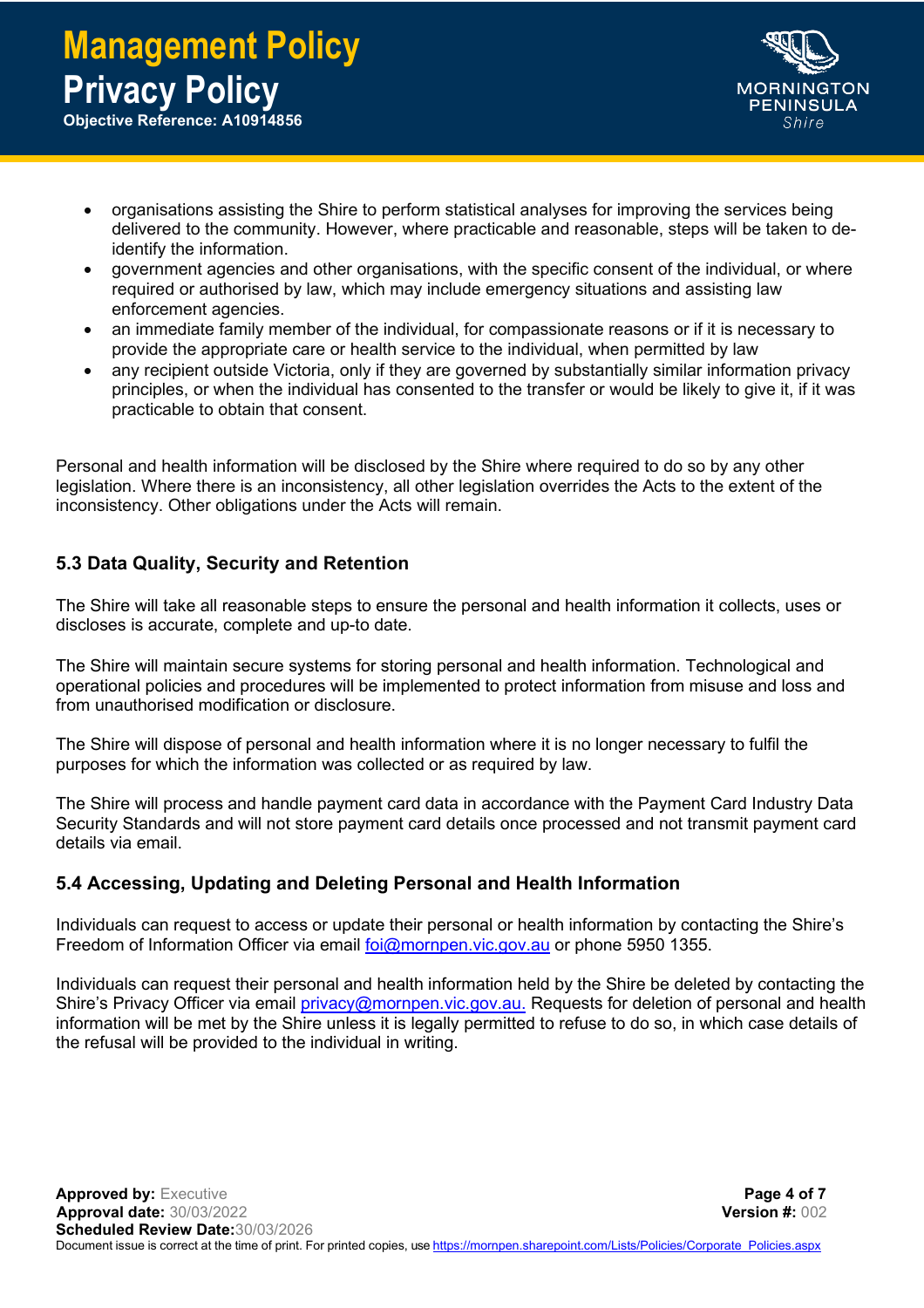

#### **5.5 Unique Identifiers**

A unique identifier is a number or code assigned for the primary purpose of identifying an individual, for example a driver's licence number or a tax file number. The Shire will only assign unique identifiers to individuals if it is necessary to enable its functions to be carried out efficiently.

#### **5.6 Anonymity**

Where lawful and practicable, individuals will have the option of transacting with the Shire without identifying themselves. For example, customers can make an anonymous complaint. However, if an individual chooses not to provide certain information, the Shire may not be able to adequately respond to their correspondence or request.

#### **5.7 Trans-border Data Flow**

The Shire may transfer personal and health information to an individual or organisation outside Victoria only in limited circumstances:

- If the individual has consented; or,
- If disclosure is authorised by law; or,
- If the recipient of the information is subject to a law, binding scheme, or contract with privacy principles that are substantially similar to those in the Acts.

Where the Shire utilises cloud computing services outside Victoria or engages a contractor who stores their data outside Victoria, all reasonable steps will be taken to ensure that the service provider or contractor will manage the personal and health information in accordance with the Victorian IPPs and HPPs. This includes ensuring that the recipient of the information is subject to laws and/or binding contractual arrangements that provide similar protections afforded by the Acts.

#### **5.8 Sensitive Information**

The Shire will only collect sensitive information about an individual where the individual has consented or when it is required or authorised by law.

#### **5.9 Privacy Breaches**

Upon becoming aware of a breach or potential breach of the IPPs or HPPs, employees will notify their direct supervisor immediately. Upon confirming that a breach has occurred, the direct supervisor shall notify both the relevant manager and the Shire's Privacy Officer.

In responding to a breach, the Privacy Officer will be guided by advice provided by OVIC in the guidelines Managing the Privacy Impacts of a Data Breach and the Shire's Guidelines for Responding to Privacy Breaches.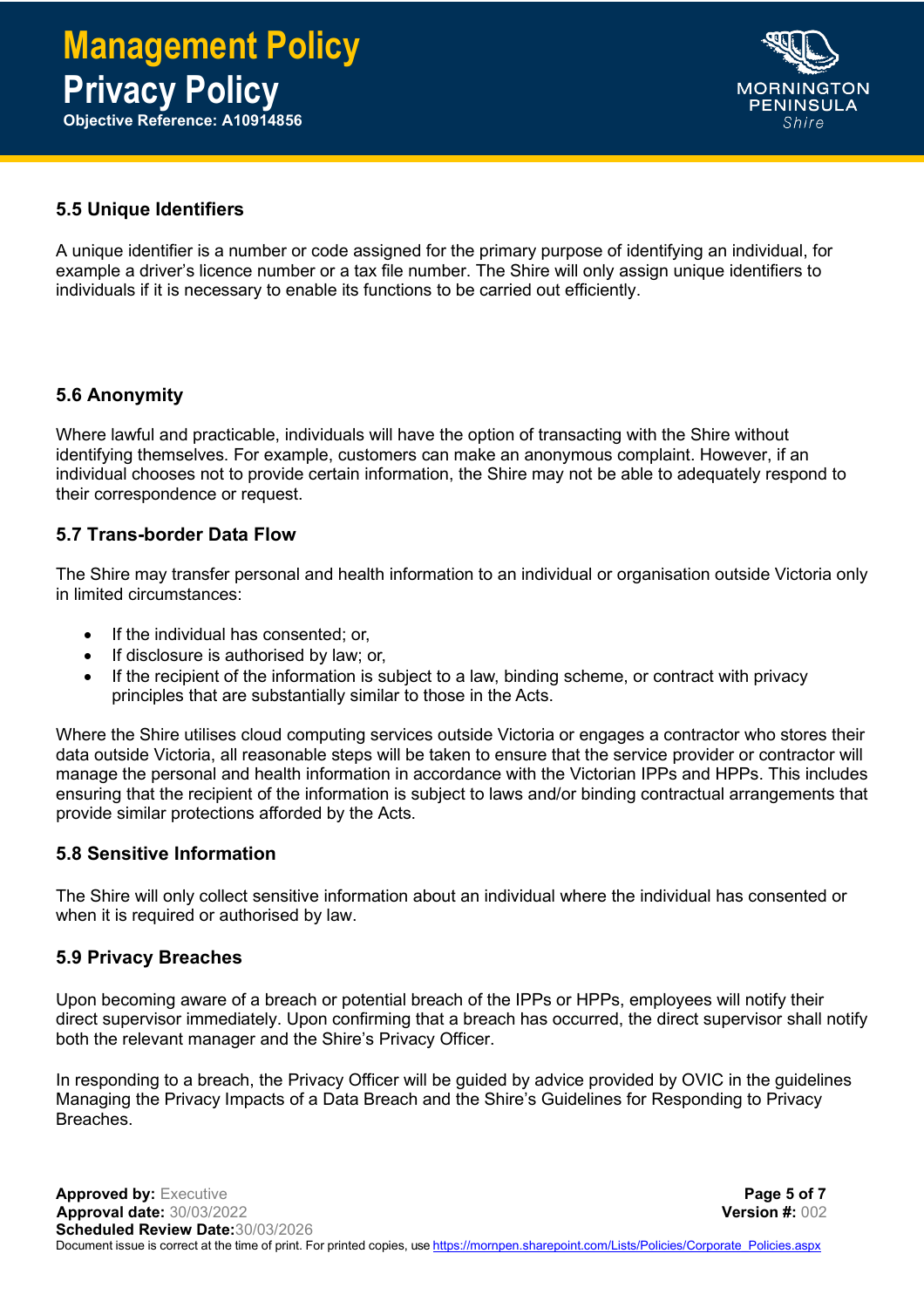

The Shire will, in accordance with its obligations under the Commonwealth *Privacy Act 1998* as a Tax File Number Recipient, notify the Australian Information Commissioner and affected individuals of eligible data breaches involving tax file numbers.

#### **5.10 Privacy Complaints**

If there are concerns about the way the Shire has handled personal or health information or an individual believes their privacy has been breached, a complaint can be made to the Shire's Privacy Officer. Further information about making a privacy complaint can be found on the Shire's website [Privacy Statement -](https://www.mornpen.vic.gov.au/System-pages/Privacy-Statement) [Mornington Peninsula Shire \(mornpen.vic.gov.au\).](https://www.mornpen.vic.gov.au/System-pages/Privacy-Statement)

Alternatively, a complaint may be made to the Office of the Victorian Information Commissioner (OVIC) for personal information, or to the Health Complaints Commissioner (HCC) for health information. This includes where an individual is not satisfied with the way the Shire has handled their complaint. OVIC's website [www.ovic.com.au](http://www.ovic.com.au/) and HCC's website [www.hcc.vic.gov.au](http://www.hcc.vic.gov.au/) provides information on making a complaint to their offices.

It should be noted that the respective Commissioner may decline to hear a complaint if it has not first been raised with the Shire.

# **6.0 HUMAN RIGHTS CHARTER COMPATIBILITY**

This policy has been assessed as being compatible with *the Charter of Human Rights and Responsibilities Act 2006 (Vic).*

# **7.0 ASSOCIATED DOCUMENTS**

- Employee Code of Conduct
- Councillor Code of Conduct
- Security of Council and Councillor Documentation Policy
- Record Keeping Policy
- Closed Circuit Television Policy
- Digital Communications Policy
- Employment Checks Policy
- Guidelines for Responding to Privacy Breaches.
- Payment Card Industry Data Security Guidelines
- *Privacy and Data Protection Act 2014*
- *Health Records Act 2001*
- *Freedom of Information Act 1982*
- *Charter of Human Rights and Responsibilities Act 2006*
- *Surveillance Devices Act 1999*

# **8.0 DEFINITIONS**

**Personal Information Information or an opinion (including information or an opinion forming** part of a database), recorded in any form and whether true or not,